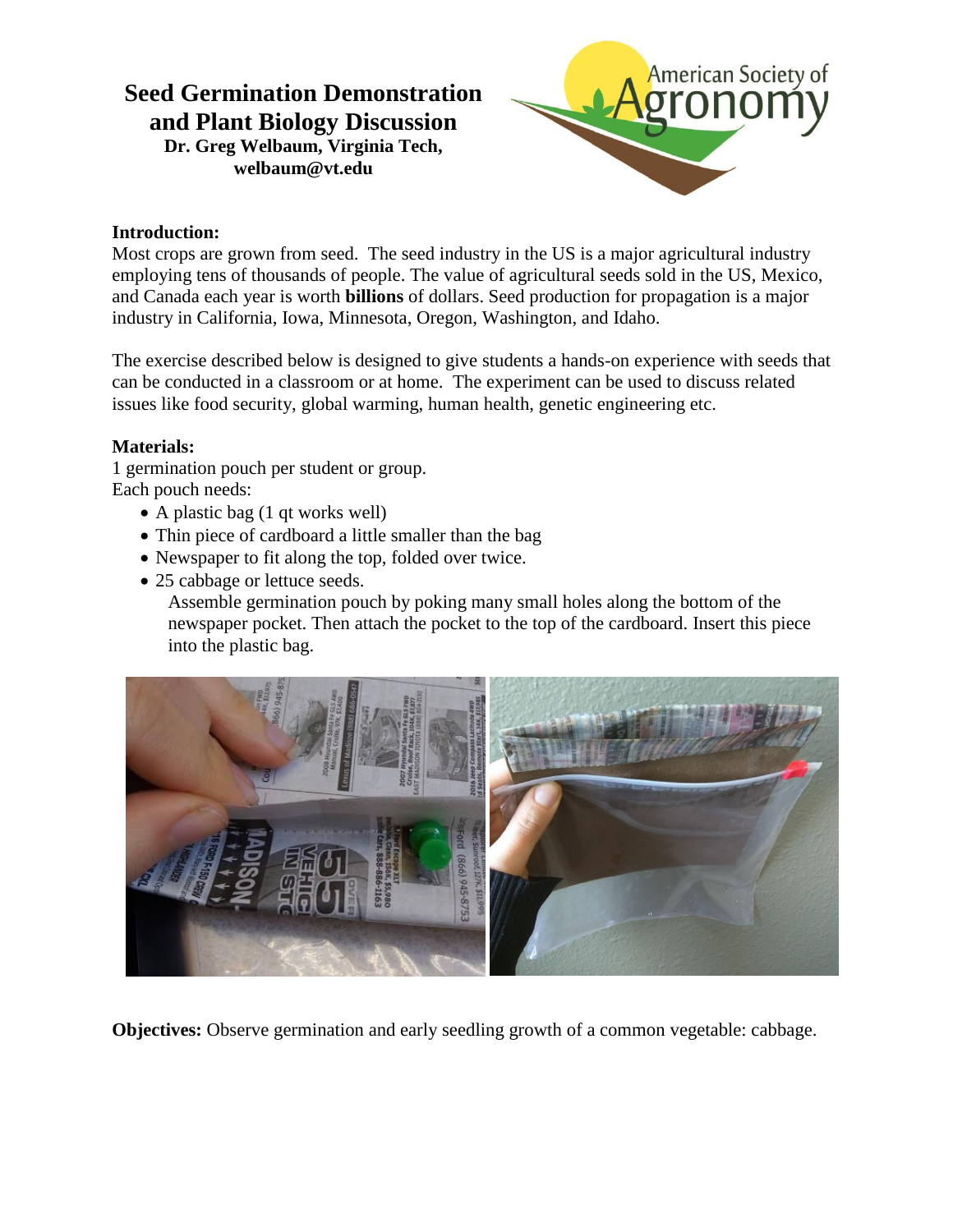#### **Procedure:**

- **1.** Scatter 25 seeds uniformly in the paper pocket at the top open end of the germination pouch (see picture below).
- **2.** Hydrate the paper by pouring a few ounces of tap water directly into the pouch. After the paper in the pouch is fully hydrated, pour out excess water. It is OK if a little excess water remains in the pouch but it should not be full of water. The paper will hold sufficient water for the seeds to germinate.
- **3.** After planting, keep the pouch upright at room temperature. Light is not required for germination but will improve seedling growth after the cotyledons develop and turn green (produce chlorophyll).
- **4.** Observe and record the number of seeds that germinate each day of your experiment until no more seeds germinate for at least two consecutive days.
- **5.** Use your data to calculate a mean time to germination. The mean time to germination (MTG) can be calculated, as  $\Sigma(N_iT_i)/\Sigma(N_i)$  where N<sub>i</sub> is the number of newly germinated seeds at time  $T_i$  after imbibition.
- **6.** Also calculate the germination percentage for this experiment.
- **7.** Record the answers to the following questions.
	- a. What kind of vegetable seeds are these and how is the crop used as food?
	- b. How long did it take the first seed to germinate?
	- c. When did the last seed germinate?
	- d. The mean time to germination is often used to assess seed vigor or in other words: how well seeds germinate as opposed to whether or not they are simply alive.
	- e. Do root lengths differ among seedlings?
	- f. Is this because some roots grow faster or some seeds germinated earlier than others and the roots had a longer time to grow and develop?
	- g. How can the seedlings germinate in the bag on paper with no fertilizer?
- *8. (Optional)* When you have collected the data for this experiment, you may carefully transplant the plants into your garden or another container. You do not necessarily have to remove the seedlings from the paper for successful transplanting, since the paper is biodegradable.

#### **Teaching points:**

Seeds need water to germinate but not soil. Seedlings contain sufficient nutrients to germinate and grow into a healthy seedling on paper without soil. Most agricultural crop seeds germination in the dark and do not need sunlight.

After the germination demonstration has concluded, seedlings can be carefully singulated by removing the paper from the plastic pouch and tearing the paper into strips with the seedlings intact for planting outdoors. Some thinning may be required to give plants room to grow.